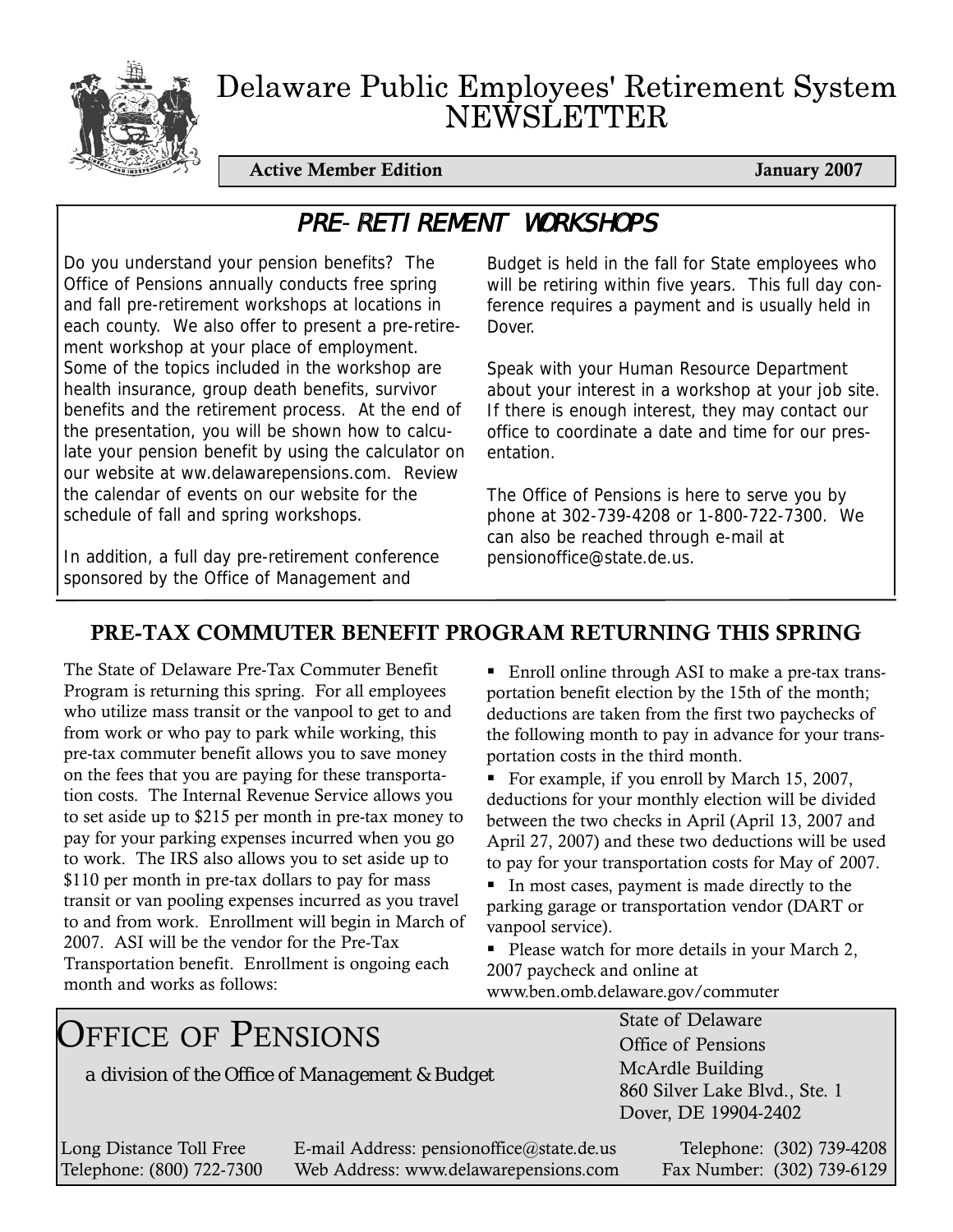## **ANNUAL FINANCIAL REPORTING**

The Board of Pension Trustees presented the 35th Comprehensive Annual Financial Report (CAFR) of the Delaware Public Employees' Retirement System (DPERS) at their September 29, 2006 meeting.

DPERS' CAFR for the year ended June 30, 2005 was awarded the Certificate of Achievement for Excellence in Financial Reporting by the Government Finance Officers Association of the United States and Canada (GFOA). In order to be awarded a Certificate of Achievement, a government unit must publish an easily readable and efficiently organized CAFR. This report must satisfy both generally accepted accounting principles and applicable legal requirements.

A Certificate of Achievement is valid for a period of one year only. This is the tenth consecutive year that DPERS has received a Certificate of Achievement. We believe that our current CAFR continues to meet the Certificate of Achievement Program's requirements, and we are submitting it to the GFOA to determine its eligibility for another certificate. The complete FY 2006 CAFR may be viewed on our website: www.delawarepensions.com.

Delaware Public Employees' Retirement System received its third Public Pension Coordinating Council (PPCC) Award for 2005. The PPCC is a coalition of National Association of State Retirement Administrators (NASRA), National Council on Teacher Retirement (NCTR), and National Conference on Public Employee Retirement Systems (NCPERS). The major PPCC goal is to promote excellence in plan design and administration among state and local public retirement systems. The Public Pension Standards are intended to reflect minimum expectations for public retirement system management and administration and serve as a benchmark by which all defined benefit public plans should be measured. Public Pension Standards include: comprehensive benefit programs, funding adequacy, receipt of GFOA award in current year, independent actuarial valuation, independent audit review resulting in an unqualified opinion from the auditor, independent investment performance evaluation, adoption of written fiduciary standards by Board and Investment Committee, and communications with membership.

#### INVESTMENTS

The System's investments had a 12.4% return in Fiscal Year 2006. The System's annualized total returns for the last five, ten and fifteen years are 6.9%, 9.2% and 10.8%, respectively. Relative to other public pension funds, the ranking of the System's performance is above the median for the most recent five-year period, and in the top 25% for the past oneyear and ten-year periods.



2  $\rightarrow$  DPERS Newsletter - Active Member Edition - January 2007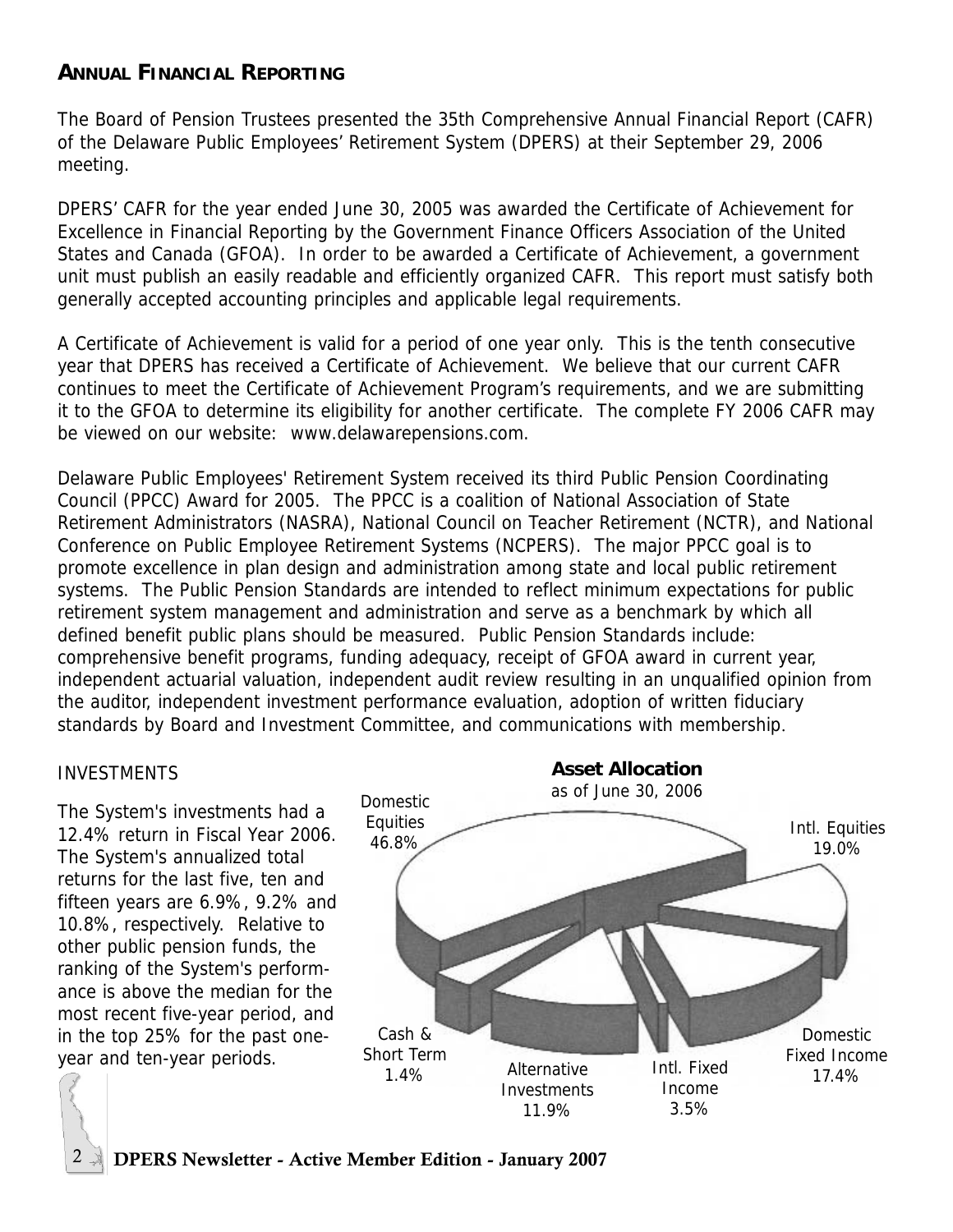System investments are managed to control the downside risk to which assets are exposed while maximizing long-term gain potential. This strategy positions the System to limit the impact of adverse market conditions. During the year, investment market returns were moderately positive, with the S&P 500 stock index gaining 8.6% and the Lehman Aggregate bond index falling (0.8%.) The System's 12.4% return for the year is a function of the ongoing focus of risk control and diversification into non-traditional asset classes.

| <b>Pension Plan</b>                         | Beginning<br>Market Value<br>July 1, 2005<br>(in thousands) | Ending<br>Market<br>Value<br>June 30, 2006<br>(in thousands) | Percentage<br>Increase/<br>(Decrease)<br>in Market<br>Value | Funding<br><b>Status</b> |
|---------------------------------------------|-------------------------------------------------------------|--------------------------------------------------------------|-------------------------------------------------------------|--------------------------|
| State Employees'                            | \$<br>5,608,509                                             | \$<br>6,133,144                                              | 9.4%                                                        | 101.7%                   |
| Special                                     | \$<br>821                                                   | \$<br>754                                                    | $(8.2\%)$                                                   | 107.1%                   |
| New State Police                            | \$<br>148,657                                               | \$<br>173,230                                                | 16.5%                                                       | 99.4%                    |
| Judicial                                    | \$<br>34,760                                                | \$<br>39,212                                                 | 12.8%                                                       | 76.5%                    |
| County & Municipal Police and Firefighters' | \$<br>59,069                                                | \$<br>73,413                                                 | 24.3%                                                       | 99.0%                    |
| County & Municipal Other Employees'         | \$<br>6,959                                                 | \$<br>8,673                                                  | 24.6%                                                       | 92.5%                    |
| <b>Volunteer Firemen's</b>                  | \$<br>10,487                                                | \$<br>11,498                                                 | 9.6%                                                        | 47.4%                    |
| Diamond State Port Corporation              | \$<br>8,770                                                 | \$<br>10,486                                                 | 19.6%                                                       | 81.3%                    |
| <b>Closed State Police</b>                  | \$<br>623                                                   | \$<br>1,549                                                  | 148.6%                                                      | 0.6%                     |
|                                             |                                                             |                                                              |                                                             |                          |

DO YOU NEED TO CONTACT THE PENSION OFFICE?



In our continuing effort to

provide the best service to our customers, the Office of Pensions utilizes a document imaging system to capture and process paper documents. To ensure that all pertinent information is recorded properly, we ask that you use only **black ink** when making corrections, signing, or making notations on paper items you send to our office. Other color inks and pencil markings are not always recognized by the equipment and may cause delays or errors in processing the document. Thank you for helping us to help you.

Did you know that you can also reach us by visiting our website:

www.delawarepensions.com or by sending an email to: pensionoffice@state.de.us.

## 2006 COMPREHENSIVE ANNUAL STATEMENTS

Employee Comprehensive Annual Statements will be mailed in late winter. This statement will indicate your estimated pension benefit as of December 31, 2006, along with your beneficiary data as of the printing date.

Examine these statements carefully and notify us, following the instructions included with the statement, if any changes are required. Please email our office with any comments you have regarding the statement format and information provided along with your suggestions for future improvements.

Visit our website at www.delawarepensions.com to learn more about your pension benefits. Also, please let us know what information you would like to see included in future newsletters.